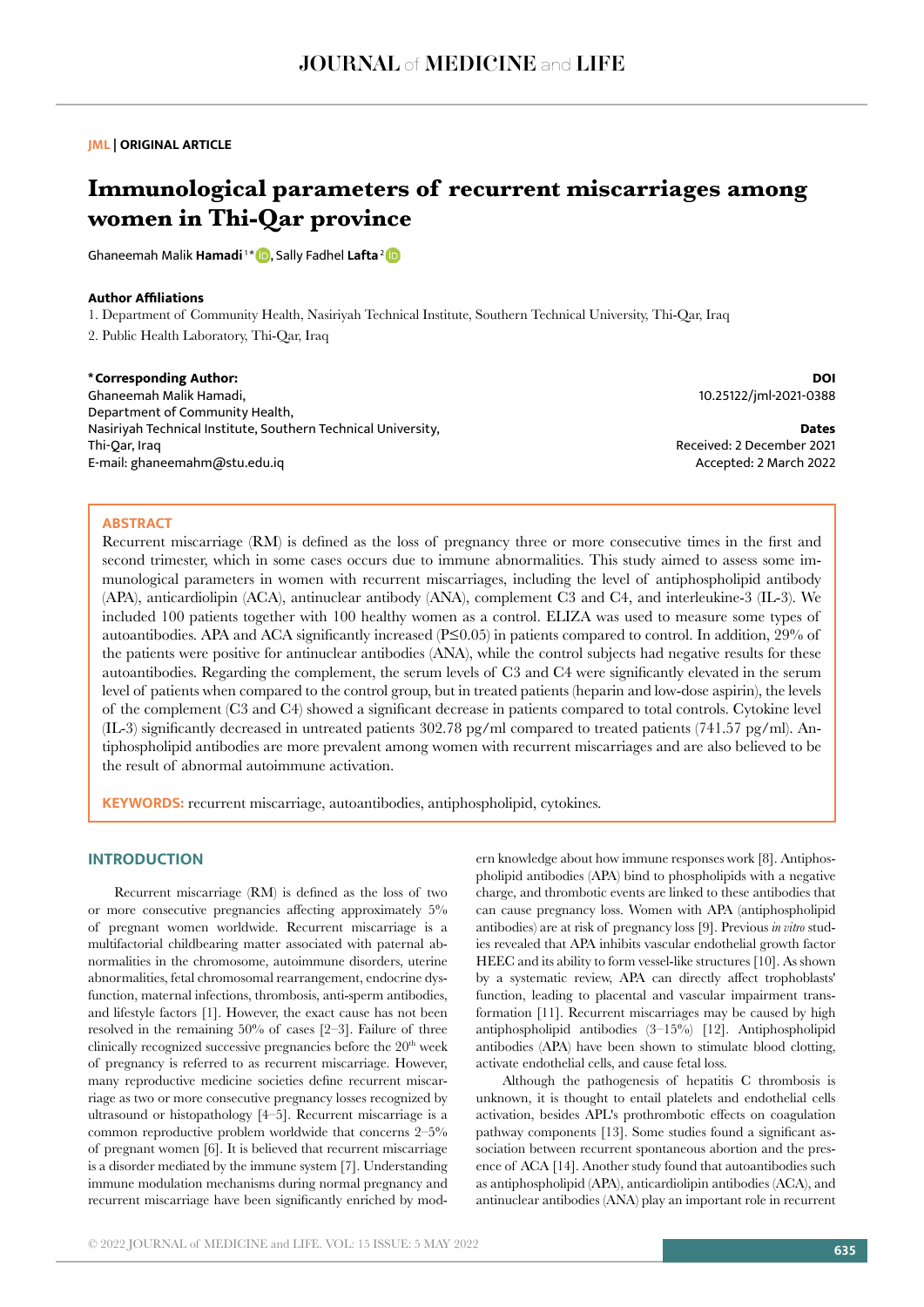pregnancy loss, which is supported by VDRL (the venereal disease research laboratory), prothrombin time (PT) and partial thromboplastin time (PTT) as indirect indicators to find a defect in the immune system of a pregnant woman [15]. APA and ACA positivity among women with recurrent spontaneous abortion are common [16]. Moreover, APA is a significant cause of recurrent trimester miscarriage in women [17]. Another study also found elevated levels of serum anticardiolipin in women with recurrent miscarriages associated with asymptomatic bacterial urine [18]. Some antibodies protect us, while others harm our bodies. The complement system is a component of the innate immune system and one of the effector arms of antibody-mediated immunity [19]. Unregulated activation of complement causes the death of the fetus in mice treated with APL, and APL-mediated coagulation needs complement to increase leukocyte adhesion to the endothelium [20]. Cytokines are actively involved in hematopoiesis by regulating the proliferation, differentiation, and cellular functions of different lineages of hematopoietic cells. Furthermore, cytokines play various roles in normal and abnormal reproduction and pregnancy processes [21]. Interleukins involved in aberrant immunological reactions are particularly noticeable amid countless failures in embryo implantation or events relating to miscarriage. The main cytokine involved in dendritic cell generation is interleukin-3 (IL-3); IL-3 is a hematopoietic growth factor, and it helps in the implantation of the fetus and the generation of the placenta, as the level of the mother's serum rises as a function in trimester [22]. T cells, mast cells, and eosinophils all produce IL-3. Hematopoietic progenitors, neutrophils, macrophages, mast cells, eosinophils, lymphocytes, erythropoiesis, and other cells are all targets [23]. Viaggi *et al.* [24] suggested that the possible pathogenicity mechanism of antiphospholipid antibodies is known as the capacity of these autoantibodies to suppress the activity of the plasminogen activator. It is reasonable to hypothesize that through its ability to stimulate enzyme activity, IL-3 could support the oval invasion and subsequent implantation, thus preventing early embryo resorption. It was demonstrated that IL-3 plays a role in regulating placenta development. The addition of IL-3 stimulated the growth of placental cells that were not separated *in vitro* in mice. A possible correlation among some immunological markers will therefore be examined among recurrent miscarriage patients in Thi-Qar province. The aim of this study was to assses some immunological parameters in women with recurrent miscarriage.

# **MATERIAL AND METHODS**

#### **Study subject**

The samples included 100 patients who had recurrent spontaneous abortions positive for primary antiphospholipid antibodies, attending the Bint-AlHuda hospital from February 2021 to July 2021, together with 100 healthy women of reproductive age who never had a miscarriage and without any known immune or rheumatic illnesses as a control. The doctor made the diagnosis, which was determined through clinical assessment and review of the patient's medical history.

#### **Methods**

Phospholipid, Screen IgG/IgM is an ELISA (Enzyme, Immune metric assay) test for detecting IgG and IgM autoantibodies against cardiolipin, phosphatidylserine, phosphatidyli-

nositol, phosphatidyl acid and beta-2-glycoprotein 1 in human serum or plasma. The Demeditec (Germany) ELIZA kit was used. The ANA screen is an ELISA-depend assay technology to qualitatively measure IgG class antibodies against SS-A 60, SS-A 52, SS-B, RNP-70, Sm, RNP/Sm, Scl-70, and centromere B in human serum or plasma, using Demeditec (Germany) kit. The results were calculated according to the protocol of Demeditec (Germany) kits through an index value. An index value less than 1.0 was regarded as negative, while an index value larger than 1.2 was deemed positive. The detection of C3 and C4 protein by radial immunofluorescence plate was performed using Easy RID (Italy). The envelope from the plate was removed and then set aside for a few minutes until any water condensed in the wells had evaporated. 5 μl of sample and/or control liquid was poured into each well. The plate was then sealed with a lid after the sample was spread in a gel for a few minutes, left to stand, and then inverted in the envelope at room temperature for 48 hours. Precipitating ring diameters were measured and compared to the standard table for each immunoglobulin. Serum levels of interleukin-3 (IL3) were assessed in patients and control groups using ELISA kits for the quantitative determination of cytokines (IL-3) in serum (Ray Bio, USA).

#### **Statistical Analysis**

The statistical analysis was carried out using SPSS version 23. Data are presented as mean and standard error (SE). A comparative analysis of the patients and control was conducted using a T-test. The results were considered statistically significant at a level of P≤0.05.

# **RESULTS**

This research included patients with recurrent miscarriage (100) and 100 controls. After the initial age stratification, 30% were in the 20–25 years category, 38% were 26–30, 19% were 31–35, and 13% were 36–40. APA IgG/IgM was elevated in the serum of patients with recurrent miscarriages (11.13±1.12, 21.14±1.22 IU/ml) compared with controls (1.49±0.12, 1.89±0.13 IU/ml) (P≤0.05) (Table 1).

ACAIgG/IgM was elevated in the serum of patients (9.22±2.15, 20.31±1.82 IU/ml) compared with controls (1.51±0.26, 1.41±0.12 IU/ml) (P≤0.05) (Table 2).

The serum of patients with recurrent miscarriage and controls was evaluated for autoantibodies using the ANA assay. 29% of the total patients were positive for ANA, while the serum of the control subjects was negative for these autoantibodies (Table 3).

Our results illustrated that complement C3 had a non-significant decrease in patients with treatment (low dose aspirin and heparin) compared to the control group (89.57 *vs.* 96.17), and in C4 there was a significant decrease in patients compared to the control group (11.89 *vs.* 29.38). In contrast, a significant increase

| Table 1. Antiphospholipid antibody (APA) level in serum of pa-<br>tients and controls. |                  |                 |         |  |
|----------------------------------------------------------------------------------------|------------------|-----------------|---------|--|
| APA(IU/ml)                                                                             | <b>Mean</b> ±SE  |                 |         |  |
|                                                                                        | <b>Patients</b>  | <b>Controls</b> | P-value |  |
| IgG                                                                                    | $1.12 \pm 11.13$ | $1.49 \pm 0.12$ | < 0.05  |  |
| <b>IgM</b>                                                                             | $1.22 \pm 21.14$ | $1.89 \pm 0.13$ |         |  |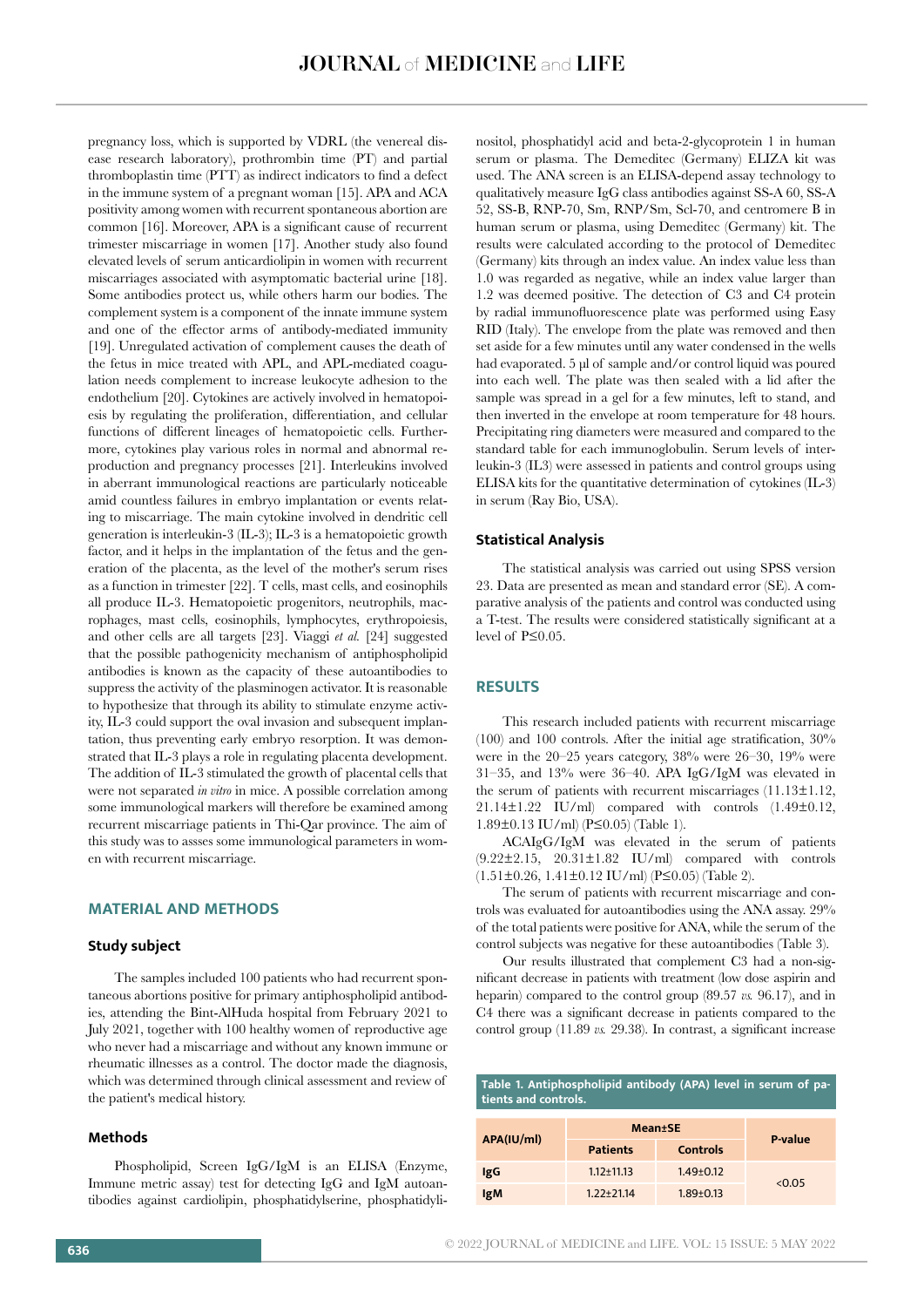| Table 2. Anticardiolipin antibody (ACA) level in the serum of pa- |  |  |  |
|-------------------------------------------------------------------|--|--|--|
| tients and controls.                                              |  |  |  |

| APA(IU/ml) | <b>Mean</b> <sup>t</sup> SE | <b>P</b> -value |        |
|------------|-----------------------------|-----------------|--------|
|            | <b>Patients</b>             | <b>Controls</b> |        |
| IgG        | $2.15+9.22$                 | $1.51 \pm 0.26$ | < 0.05 |
| <b>IgM</b> | $1.82 \pm 20.31$            | $1.41 \pm 0.12$ |        |

**Table 3. Antinuclear antibody (ANA) level in the serum of patients and controls.**

| <b>Groups</b>       | <b>Patients</b> |      | <b>Controls</b> |      |
|---------------------|-----------------|------|-----------------|------|
|                     | No.             | %    | No.             | %    |
| <b>ANA positive</b> | 27              | 27.0 | $\Omega$        | 0.00 |
| <b>ANA negative</b> | 73              | 73.0 | 100             | 100  |
| <b>Total</b>        | 100             |      | 100             |      |

in C3 and C4 levels was observed in patients without treatment compared to the control group (111.19 *vs.* 96.17), (34.41 *vs.* 29.38), respectively (Table 4).

Our results showed a decreased level of IL-3 in patients without treatment (302.78pg/ml) compared to controls (624.12 pg/ml), also compared to patients treated with heparin and low-dose aspirin (741.57 pg/ml) (Table 5).

| Table 4. Concentration Complements C3 and C4 in serum of pa-<br>tients and controls. |                                                                                   |                    |                |  |
|--------------------------------------------------------------------------------------|-----------------------------------------------------------------------------------|--------------------|----------------|--|
| <b>Groups</b>                                                                        | <b>Patients</b><br><b>Patients</b><br>without<br>with<br>treatments<br>treatments |                    | Controls       |  |
| Level of C3<br>(mg/dl) Mean±SD                                                       | $6.21 \pm 89.57$                                                                  | $10.24 \pm 111.19$ | $2.68 + 96.17$ |  |
| Level of C4<br>(mg/dl) Mean±SD                                                       | $1.22 \pm 11.89$                                                                  | $2.52 + 34.41$     | $0.73 + 29.38$ |  |

**Table 5. Concentration of IL-3 in patients and controls.**

| <b>Groups</b>                    | <b>Patients</b><br>with<br>treatments | <b>Patients</b><br>without<br>treatments | <b>Controls</b> |
|----------------------------------|---------------------------------------|------------------------------------------|-----------------|
| level of IL-3<br>(pg/ml) Mean±SE | 48.05±741.57                          | 27.18 ± 302.78                           | 59.36±624.12    |

# **DISCUSSION**

Spontaneous abortion is the most frequent pregnancy problem, occurring in 10–15% of pregnancies in the first trimester [25]. The mechanisms of pregnancy loss are not totally understood. Immunological rejection of the fetus by the mother's immune system is thought to be involved, in addition to chromosomal, embryonic, and morphological abnormalities. The current study showed that APA IgG/IgM was elevated in the serum of patients with recurrent miscarriage compared with controls and the percentages of positivity for APL (IgM) were higher than for APL (IgG). This was confirmed by Ilyas *et al.* [26]

who found that the percentages of positivity for APL (IgM) are higher than for APL (IgG). Recurrent pregnancy failure was also associated with an increased prevalence of several autoantibodies, including antiphospholipid antibodies (APA). Our findings revealed that the level of anticardiolipin antibodies (IgM, IgG) in patients was significantly higher than the corresponding value in the control group.

This was in agreement with Jawad *et al.* [12] and Al-Jabery [15] that anticardiolipin autoantibodies are responsible for recurrent pregnancy loss, fetal growth restriction, uterine insufficiency, infarction, arrhythmias, and, finally, stillbirth. The antinuclear antibody (ANA) in this study was positive (29%). This was consistent with the finding of Al-Jaberi [15], who found that 20.4% was ANA positive. Antinuclear antibodies cause immune problems in 22% of women with multiple pregnancies and 50% of infertile women who had IVF failures. In the fetus or during pregnancy, women who have this issue produce DNA antibodies or breakage products. These antibodies start in the form of IgM in the bloodstream. As the condition worsens, they manifest as IgG and are found in the lymphatic system and lymph nodes.

With additional losses, they form IgA antibodies, which are present and function in organs such as the uterus. These antibodies can be directed against clear double-stranded DNA (dsDNA), single-stranded DNA (ss DNA), or smaller molecules known as polynucleotides, and histones comprise the single strands [27]. Apart from the antinuclear antibody (ANA), the antiphospholipid antibody is the most prevalent antibody associated with myelitis, being positive in 43 to 73% of myelitis patients. On the other hand, antiphospholipid antibodies are not over-represented in patients with SLE who have myositis. Consequently, it is uncertain whether antiphospholipid antibodies have a pathogenic role in SLE, while some writers have postulated that antiphospholipid antibodies can cause a venous infarction, which can lead to SLE thrombotic myelopathy [28].

In patients with antiphospholipid antibodies, antinuclear antibodies have a positive effect on antinuclear antibody (ANA), mottled pattern, and DNA autoantibodies lead to inflammation in the placenta, and the autoimmune disease examination in women is negative. Women suffering from lupus, Crohn's disease, rheumatoid arthritis, and other autoimmune disorders have positive antibodies. In this study, the third (C3) and fourth (C4) complement levels showed an increase in patients with RM compared to controls. This result is consistent with the study by Sikara *et al.* [29] who found the same results. APL induces an inflammatory and prothrombotic phenotype in endothelial cells, monocytes, and platelets. It is also well documented that the complementary activating components can bind to and activate inflammatory cells and endothelial cells, either directly through the C5b-9 transmembrane attack complex (MAC) or through C5a receptor-mediated effects.

Furthermore, endothelial cells release TF upon activation by Anaphylatoxins C5a [29]. Chaturvedi *et al.* [30] found that patients with RM tended toward increased complement activation. In the current study, during the treatment of patients, the level of complement III (C3) and IV (C4) showed a decreased antiphospholipid antibody compared to controls.

 This result is in agreement with the study of Chiara *et al.* [31] who found that heparin and dose aspirin are nowadays the gold standard for preventing obstetric complications in pregnant women with APA by increasing trophoblastic cell invasion and differentiation and endometrial angiogenesis. At the same time, there is a decrease in both anti-APA binding with trophoblast cells, complement activation, and apoptosis of trophoblast cells.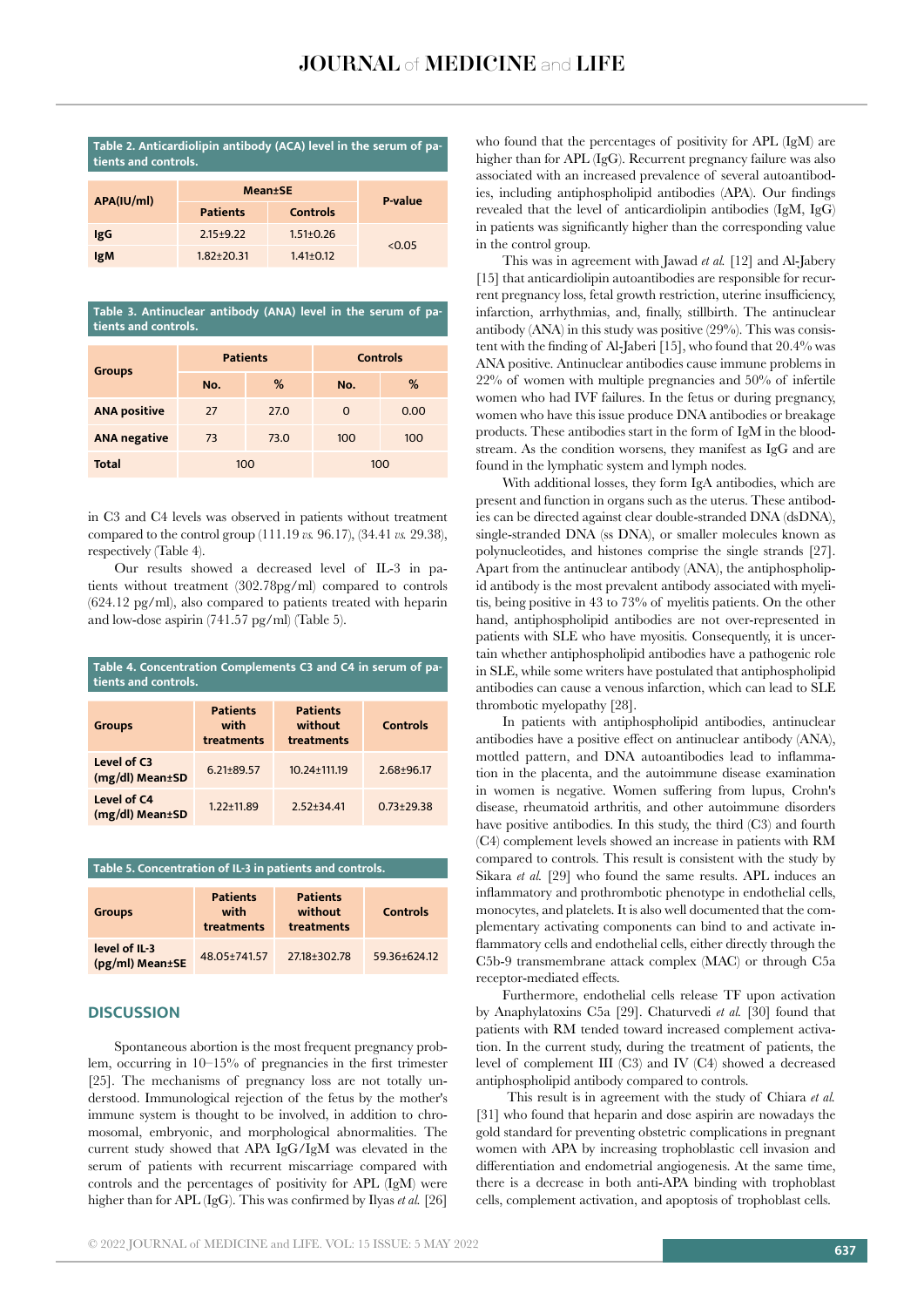Samarkos *et al.* [32], showed that antibodies against APL specifically target the placenta and induce activation of platelets and endothelial cells, leading to the prothrombotic condition. However, this is not enough to cause fetal loss or growth retardation. Activation of complement increases the production of mediators such as C3a, C5a, and C5b-9 MAC, which promote activation of platelets and endothelial cells, leading to inflammation, tissue damage, and finally, fetal loss.

Interleukin-3 is the main cytokine in dendritic cell formation and plays an important role in dendritic cell formation. Interleukin-3 stimulates (Th2) T helper 2 cell responses, DC alterations of monocyte-derived cell responses to the Th2 cytokine pattern. Thus, IL-3 activity may affect the homeostasis of Th1 and Th2 cytokines. A cytokine level imbalance in Th1/Th2 cells is a significant risk factor for the miscarriage of the fetus. Recurrent miscarriage is associated with Th1, while healthy pregnancy is associated with Th2 [33].

 A significantly high level of the Th1/Th2 cytokine is present in infertile women with multiple implantation failures after IVF and women with recurrent pregnancy loss [14]. IL-13 is a growth factor for trophoblasts that assists embryo implantation and placental development [12]. The results of the current study showed that IL-3 was reduced in RM patients compared to controls. IL-3 may be effective in preventing recurrent fetal loss.

These results are in agreement with the study of Wu. *et al.* [34] who found that IL-3 was associated with the risk of miscarriage. The current study is also in agreement with Schwat *et al.* [35] who found that treatment with IL-3 prevents miscarriage. Fishman *et al.* [36] also showed that APL mice are also IL-3-deficient and surprisingly responsive to exogenous IL-3, and a possible mechanism is that IL-3 stimulates trophoblast growth sufficiently to compensate for placental ischemic atrophy. Relatively, thrombocytopenia and lupus anticoagulants returned to normal in the treated animals. The mechanism by which IL-3 reverses the effects of APL on pregnancy is not fully understood. Tersigni *et al.* [31] presented that IL-3 can reverse the effects of APL on hormone secretion and trophoblast invasion. However, Chamley and others question if it has the same effects on human trophoblasts [37].

### **CONCLUSION**

Antiphospholipid antibodies are more prevalent among women with recurrent miscarriages and are also believed to be the result of abnormal autoimmune activation. Significant elevation of C3 and C4 serum levels were found in patients. These results showed that tissue injury in the MR is due to a complement-mediated inflammatory process. In this study, a decreased level of IL-3 was detected in RM patients without treatment, and an increase in the patients with treatment provided that IL-3 was effective in preventing recurrent fetal loss.

# **ACKNOWLEDGMENTS**

#### **Conflict of interest**

The authors declare no conflict of interest.

#### **Ethical approval**

This case-control study was approved by the Medical Ethics Committee of the Ministry of Health and Environment in Thi-Qar Health Department, Training and Human Development Unit (Reference ID: MEC-26, April 10, 2019).

#### **Consent to participate**

Informed consent was obtained from all participants and the patients' parents.

#### **Personal thanks**

We would like to express our gratitude to the Bint Al Huda Hospital staff in Thi-Qar for their unwavering support and efforts during sample collection. We would also like to extend our sincere gratitude to all the patients and their families for their tremendous help and cooperation.

#### **Authorship**

GMH is the corresponding author and contributed to data collection, manuscript concept, writing, results, analysis, manuscript submission, revision, and galley proof. SFL contributed to data collection, manuscript concept, and writing.

# **REFERENCES**

- 1. Al-Fahham A. Etiology of Antisperm Antibodies in the Serum of Virgins. Open J Obstet Gynecol. 2018; 8:236-245; doi: 10.4236/ojog.2018.83025.
- 2. Gupta M. Immunology and Pregnancy Loss, in: Mehta, S., Gupta, B. (eds) Recurrent Pregnancy Loss. Springer, Singapore. 2018:53–65. https://doi. org/10.1007/978-981-10-7338-0\_4
- 3. Ghaebi M, Nouri M, Ghasemzadeh A, Farzadi L, *et al.* Immune regulatory network in successful pregnancy and reproductive failures. Biomed Pharmacother. 2017 Apr;88:61-73. doi: 10.1016/j.biopha.2017.01.016.
- 4. Homer HA. Modern management of recurrent miscarriage, Aust. New Zealand. J.Obstet. Gynaecol. 2019; 59:36-44; doi.org/10.1111/ajo.12920.
- 5. ESHRE Guideline Group on RPL, Bender Atik R, Christiansen OB, Elson J, *et al.* ESHRE guideline: recurrent pregnancy loss. Hum Reprod Open. 2018 Apr 6;2018(2):hoy004. doi: 10.1093/hropen/hoy004.
- 6. El Hachem H, Crepaux V, May-Panloup P, Descamps P, *et al.* Recurrent pregnancy loss: current perspectives. Int. J. Women's Health. 2017; 9: 331-345; doi: 10.2147/IJWH.S100817.
- 7. Nair RR, Verma P, Singh K. Immune-endocrine crosstalk duringpregnancy. General Comparative Endocrinol. 2017;242:18-23; doi: j.ygcen.2016.03.003.
- 8. Liu S, Diao L, Huang C, Li Y, *et al.* The role of decidualimmune cells on human pregnancy. J. Reprod. Immunol. 2017;124: 44–53. doi: 10.1016/ j.jri.2017.10.045.
- 9. Di Simone N, Di Nicuolo F, D'Ippolito S, Castellani R, *et al.* Antiphospholipid antibodies affect human endometrial angiogenesis. Biol. Reprod. 2010;83:212–219. doi: 10.1095/biolreprod.110.083410.
- 10. Di Simone N, D'Ippolito S, Marana R, Di Nicuolo F, *et al.* Antiphospholipid antibodies affect human endometrial angiogenesis: Protective effect of a synthetic peptide (TIFI) mimicking the phospholipid binding site of beta(2) glycoprotein I. Am. J. Reprod. Immunol. 2013;70: 299–308. doi: 10.1111/aji.12130.
- Tong M, Viall CA, Chamley LW. Antiphospholipid antibodies and the placenta: A systematic review of their *in vitro* effects and modulation by treatment. Hum. Reprod. Update 2015; 21:97–118. doi: 10.1093/ humupd/dmu049.
- 12. Jwad IM, Mahdi NK, Flafil MS. Anticardiolipin antibody in women with recurrent spontaneous miscarriage. Saudi Med J. 2006;27(9):1387-1390.
- 13. Pierangeli SS, Girardi G, Vega-Ostertag M, Liu X, *et al.* Requirement of activation of complement C3 and C5 for antiphospholipid antibodymediated thrombophilia. Arthritis Rheum 2005; 52:2120-4. doi: 10.1002/ art.21157.
- 14. Kwak-Kim J, Bao S, Lee SK, Kim JW, Gilman-Sachs A.Immunological modes of pregnancy loss: inflammation, immune effectors, and stress. Am. J. Reprod. Immunol. 2014; 72(2):129-40. doi: 10.1111/aji.12234.
- 15. AL-Jabery R, SH I. Detection of Antiphospholipid and Anticardiolipin antibodies in Women suffering from recurrent pregnancy loss and isolation of cardiolipin antigen from beef heart. College of Science, University of Basrah, 2006.
- 16. AL-Husaynee AJ. Assessment of anticardiolipin and antiphosphatidylserine antibodies in women with recurrent abortion. Ann. Coll. Med. Mosul. 2008; 34(1):54-57. doi: 10.33899/mmed.2008.8941.
- 17. Al Samarrai AA, Hilmi FA, Al-Allawi NA, Murad AF. Antiphospholipid antibodies in Iraqi women with recurrent mid-trimester abortions. J Lab Physicians. 2012;4(2):78-82. doi: 10.4103/0974-2727.105586.
- 18. Yaseen Al-Khayat ZA, Waheda NE, Shaker NF. The prevalence of positive serum anticardiolipin antibodies and asymptomatic bacteriuria in women with recurrent abortions. Eurasian J Med. 2013;45(1): 39-42. doi: 10.5152/ eajm.2013.06.